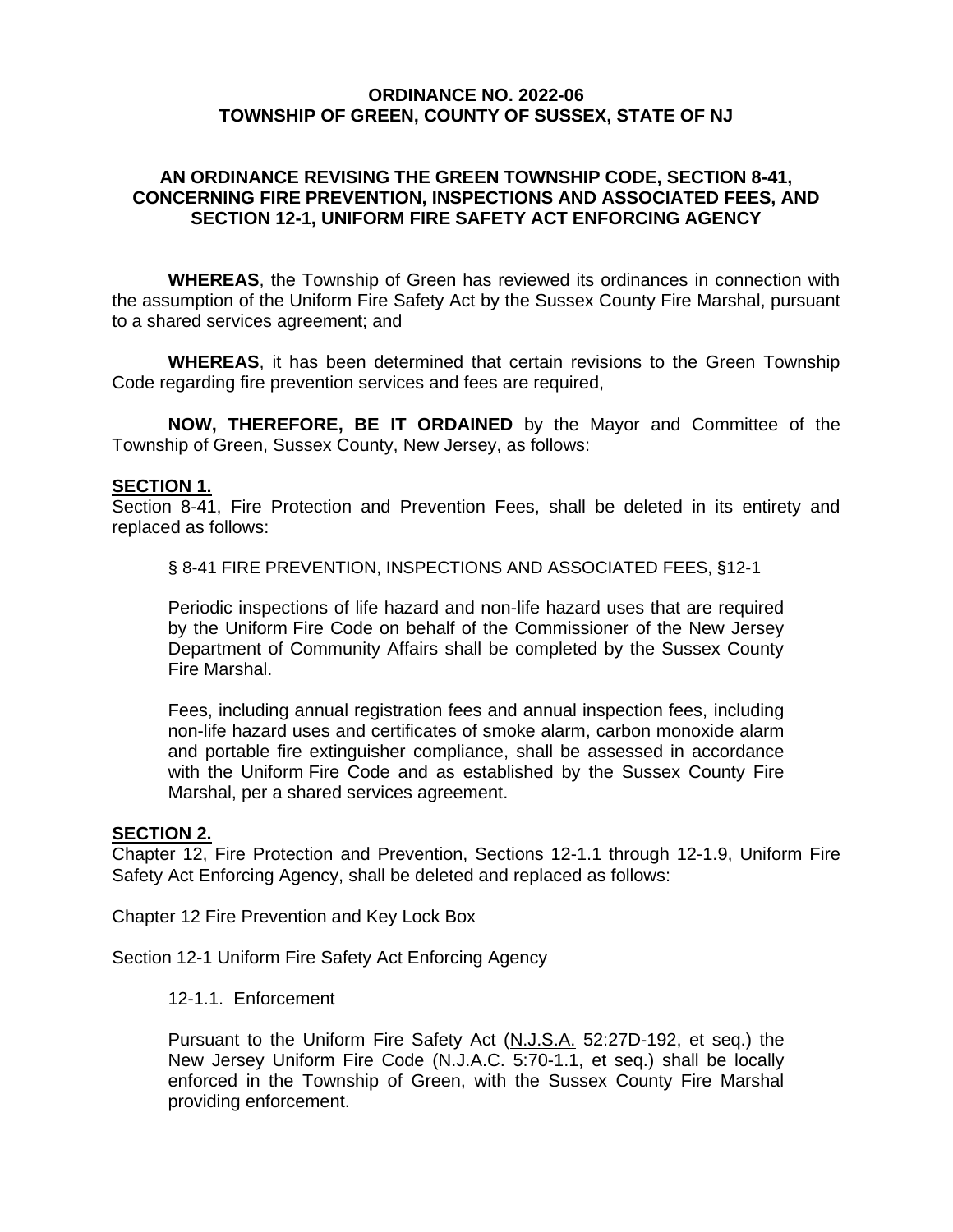# 12-1.2. Duties.

- a. The local enforcing agency shall enforce the Uniform Fire Code in all buildings, structures, and premises within the established boundaries of the Township of Green, other than one and two unit owner-occupied dwellings used exclusively for dwelling purposes and buildings, structures, and premises owned or operated by Federal Government, Interstate Agencies or the State.
- b. The local enforcing agency shall faithfully comply with all the pertinent requirements of the Uniform Fire Safety Act and the Uniform Fire Code.
- 12-1.3. Certificate of smoke alarm, carbon monoxide alarm and portable fire extinguisher compliance
- a. Certificate of compliance is required. Every property owner in the Township of Green of a building or structure of Use Group R-3 and R-4, as defined by the Uniform Fire Code (which includes attached and detached townhouses, one- and two-family dwellings, and mixed-use buildings with two or less residential units) must obtain a certificate of smoke alarm, carbon monoxide alarm and portable fire extinguisher compliance ("certificate of compliance") prior to a change in occupancy or ownership due to sale, resale, rental or re-rental. In each situation in which a property owner is required to obtain a certificate of occupancy, as required by the Uniform Construction Code, a certificate of compliance shall not be required in addition to the certificate of occupancy.
- b. Inspection. Every property owner requiring a certificate of compliance shall i) request an inspection by the County of Sussex on the designated form; ii) pay the required inspection fee; iii) provide entry to the dwelling or dwelling unit and any assistance as may be required by the inspector. The Sussex County Fire Marshal shall conduct the inspection upon receipt of the inspection request and payment of the fee. If the inspection reveals compliance with the smoke alarm, carbon monoxide alarm and portable fire extinguisher requirements as set forth in N.J.A.C. 5:70-4.19, or its successor regulation, and the requirement for a portable fire extinguisher as required by N.J.S.A. 52:27D-198.1 et seq., or its successor statute, then the property owner shall be issued a certificate of compliance.
- c. Fee. The fee for such inspections, as established by the shared services agreement with the County of Sussex, shall accompany all applications for inspections and certificates of compliance.

12-1.4 Violations and penalties.

For violations of this section, penalties shall be provided as set forth in law and the requirements of N.J.S.A. 52:27D-198.3. For each and every violation